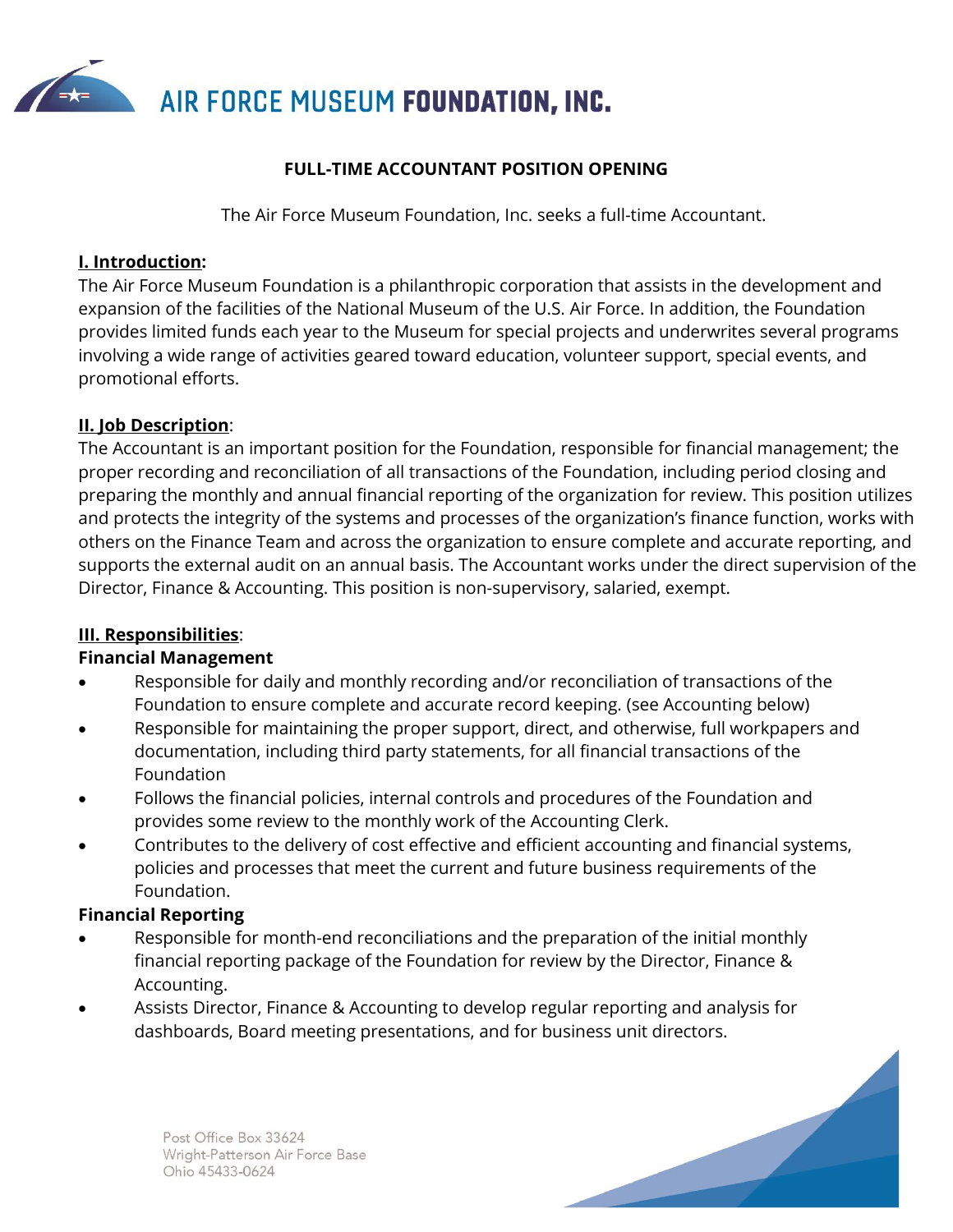

### **Budgeting**

• Assists the Director, Finance & Accounting in the execution of budgeting to include annual financial plan alignment, development and budgeting process, and providing the monthly YTD and YE Financial outlook.

## **Accounting (specific)**

- Responsible for accurate and timely posting of all receivables and payments, assets and liabilities, and full record keeping of same.
- Maintain integrity and protection of the financial accounting system
- Prepare monthly balance sheet and income statements for review by the Director, Finance & Accounting
- Reconcile bank statements and resolve discrepancies with the bank as required.
- Properly record the investment transactions and reconciliations
- Develop various sales and tax compliance reporting
- Contribute to the Weekly Dashboard process.
- Support Café monthly financials review, as required

### **Audit**

- Act as supportive role for annual external audit:
- Prepare workpapers supporting the financials for audit year-end workbook
- Support the audit via the Director, Finance & Accounting to provide necessary documentation (invoices, checks, reports, etc.) for the field review
- Ensure any resulting adjustments are properly recorded to accounting system for the new year

#### **Other General**

- Back up to Accounting Clerk.
- Back up to Director, Finance & Accounting.
- Perform other duties as required.

#### **IV. Background, Skills, and Aptitude:**

- Degree in Accounting required. CPA or MBA in Accounting or a business-related field preferred.
- Minimum of 2 years of accounting experience required.
- Experience with QuickBooks required.
- Self-motivated with the ability to exercise considerable independence in the performance of day-to-day duties.
- Computer literate; proficient with Microsoft Office suite, and experience with, and/or ability to learn database management programs.
- Strong interpersonal, written, and oral communication skills.
- Customer-focused; service-oriented.



Post Office Box 33624 Wright-Patterson Air Force Base Ohio 45433-0624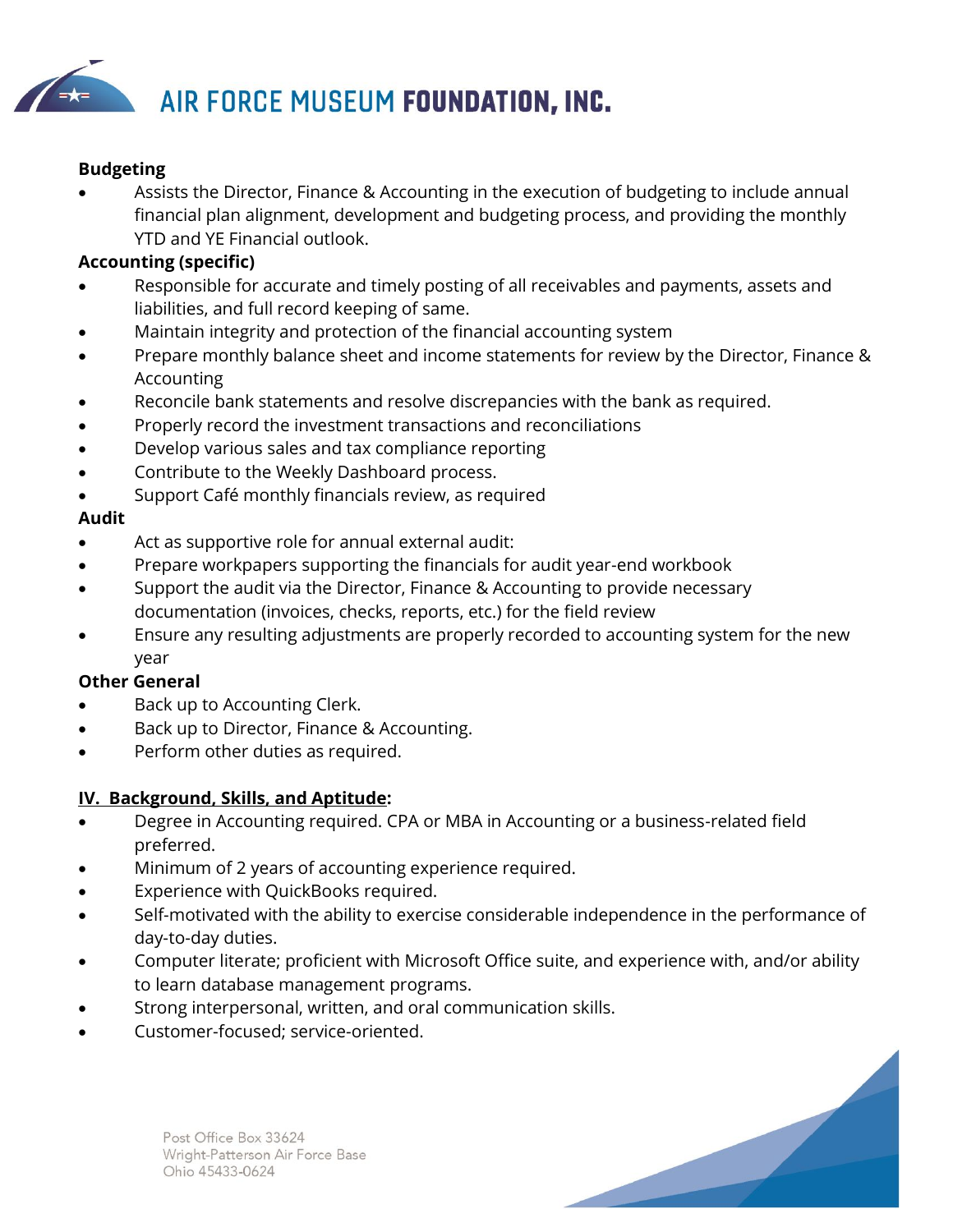

- Strong organizational and project management skills; ability to manage multiple projects simultaneously with good attention to detail.
- Flexibility, enthusiasm, and professionalism to work effectively with military leaders, corporate and community leaders, Foundation Board members, and Museum/Foundation diverse constituents.
- Adherence to strict confidentiality of donor-related information, as well as all gift information files, documents, and reports.
- The Air Force Museum Foundation performs background checks on 100% of its employees prior to hiring. Candidate must be willing to submit to a background check, as a condition of employment.
- The Air Force Museum Foundation requires that all employees provide COVID-19 vaccine verification/or have an AFMF approved medical or religious accommodation, as a condition of employment.
	- The National Museum of the USAF is open seven (7) days a week from 9:00 am 5:00 pm. The standard Accountant schedule will be M-F; Candidate must be able to work to meet those needs, as necessary. Occasional evening and weekend hours may be required to support Museum special activities/events.
- The Air Force Museum Foundation provides equal employment opportunities to all employees and applicants for employment and prohibits discrimination and harassment of any type without regard to race, color, religion, age, sex, national origin, disability status, genetics, protected veteran status, sexual orientation, gender identity or expression, or any other characteristic protected by federal, state or local laws. This policy applies to all terms and conditions of employment, including recruiting, hiring, placement, promotion, termination, layoff, recall, transfer, leaves of absence, compensation, and training.
- This is a non-DoD position with a private organization and does not require military service (including commission and enlistment).

# **AFMF Vision:**

Honoring every Airmen's story with a permanent home to inspire future generations.

# **AFMF Mission:**

Raise funds and awareness to support the National Museum of the U.S. Air Force mission.

# **AFMF Core Values:**

Candidate must agree to adhere to the Air Force Museum Foundation's Core Values:

• Passion – Performing our roles with purpose, pride, and a positive attitude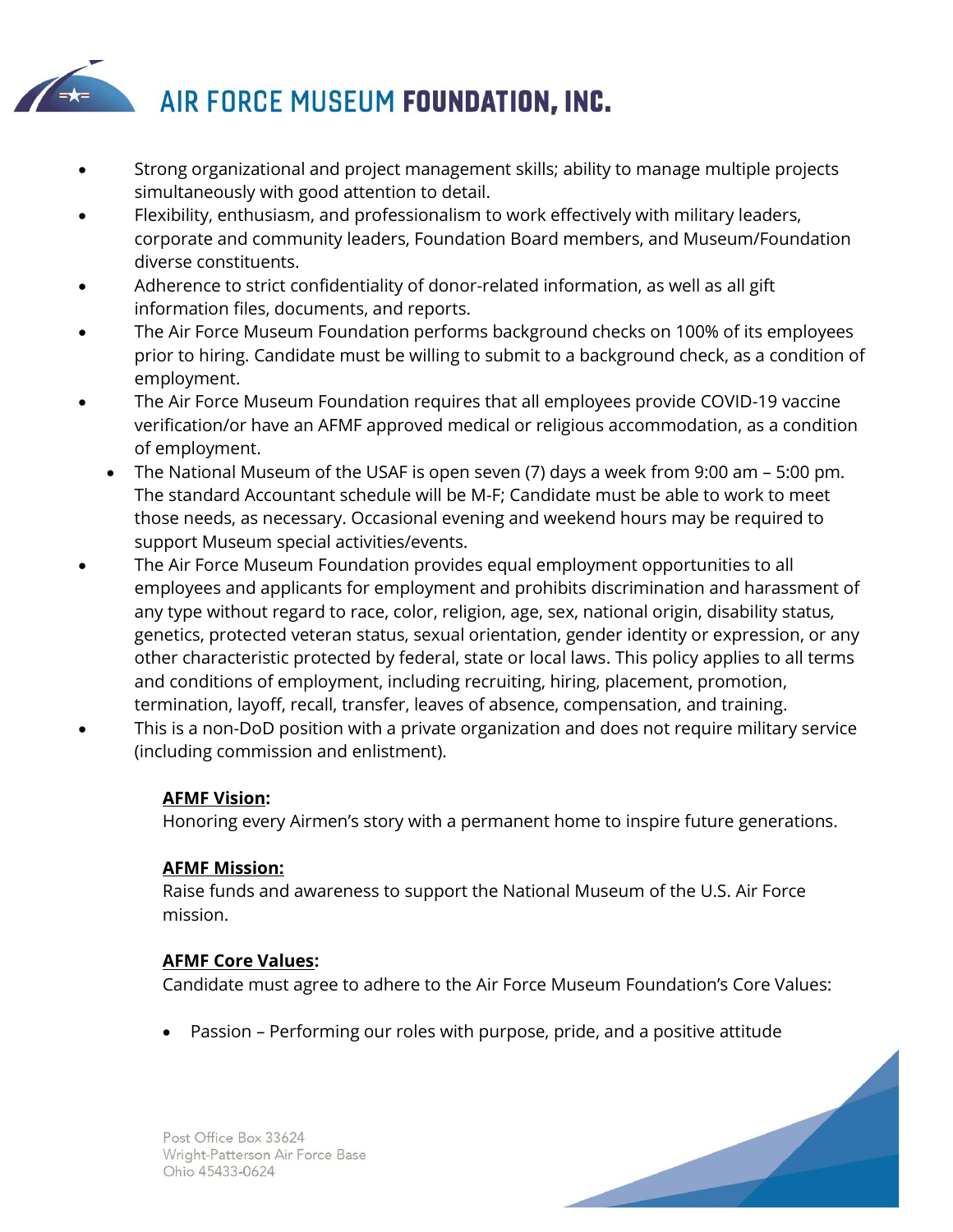

- Integrity Accepting responsibility for our actions by making business decisions through experience and good judgment
- Accountability Dedicated to achieving positive results; owning and learning from our successes and failures
- Respect Committed to an inclusive and collaborative work environment

# **About the Air Force Museum Foundation, Inc.:**

The Air Force Museum Foundation was founded in 1960 as the philanthropic corporation that assists in the development and expansion of the facilities of the National Museum of the United States Air Force™ (NMUSAF), located at Wright-Patterson Air Force Base near Dayton, Ohio. In addition to funding capital construction and facility improvements, the Foundation provides annual funding to the Museum for special projects and underwrites several programs involving a wide range of activities geared toward education, volunteer support, special events, and promotional efforts.

Since its inception, the AFMF has gifted \$87.3M (approximately \$140M in today's dollars) to the U.S. Air Force for capital construction, including \$40.8M for the recent successful fourth building capital campaign. The fourth building opened to the public in June 2016. The AFMF funds special events such as exciting exhibit openings including the Space Shuttle Exhibit and the Doolittle Tokyo Raiders Congressional Gold Medal exhibit. The AFMF also funds monthly Family Days, the Living History Series, and the "D-Day: Freedom from Above" temporary augmented reality exhibit. The Air Force Museum Foundation gifted over \$2M for events and programs in the past five years.

Find more information at<http://www.afmuseum.com/>

# **About the National Museum of the United States Air Force:**

The National Museum of the USAF is located at Wright-Patterson Air Force Base near Dayton, Ohio, and is the service's national institution for preserving and presenting the Air Force story. Each year more than one million onsite visitors learn about the mission, history and evolving capabilities of America's Air Force.

The museum is the world's largest military aviation museum featuring more than 360 aerospace vehicles and missiles on display amid more than 17 acres of indoor exhibit space. Thousands of personal artifacts, photographs and documents further highlight the people and events that comprise the Air Force storyline, from the beginnings of military flight to today's war on terrorism.